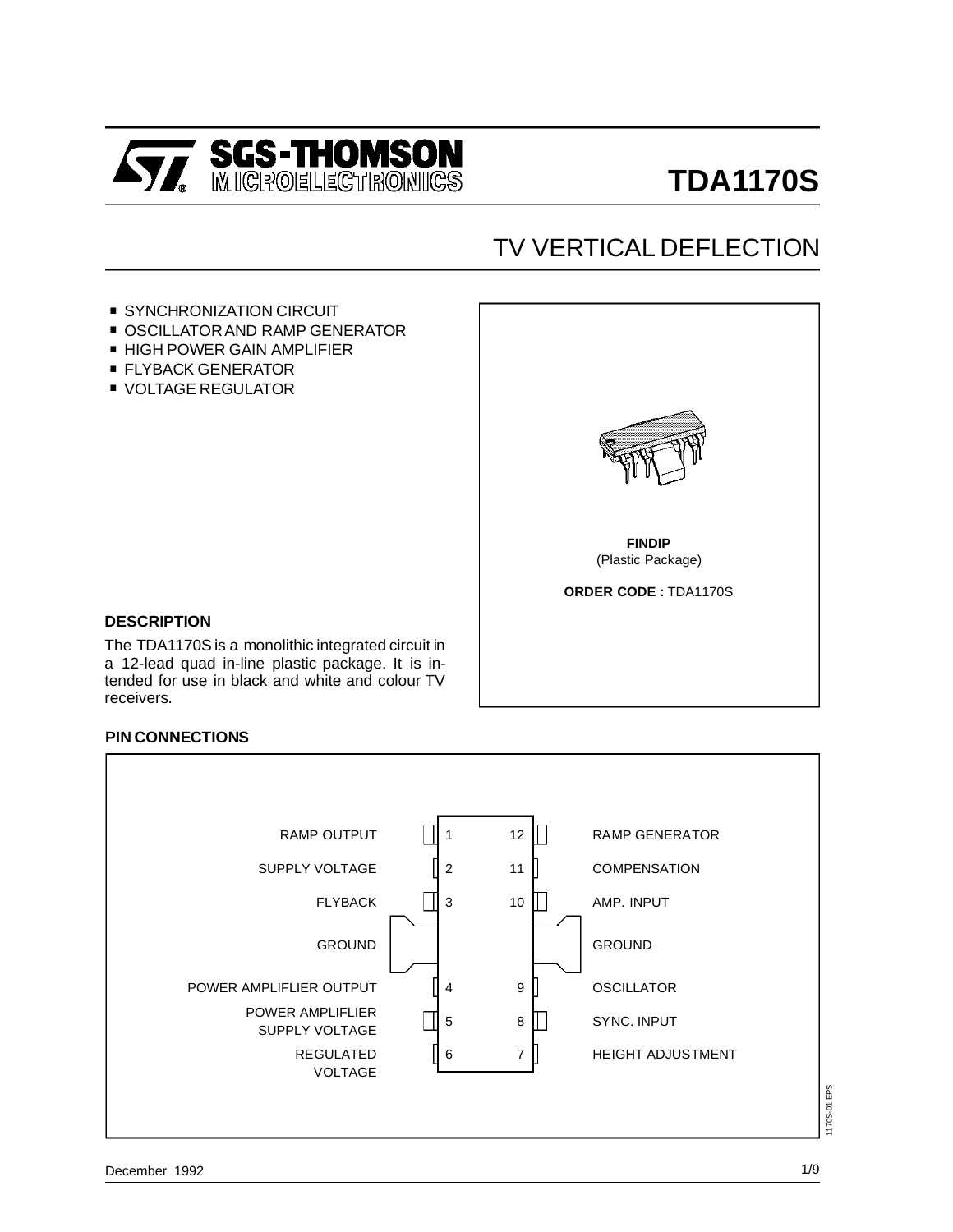#### **BLOCK DIAGRAM**



1170S-02.EPS

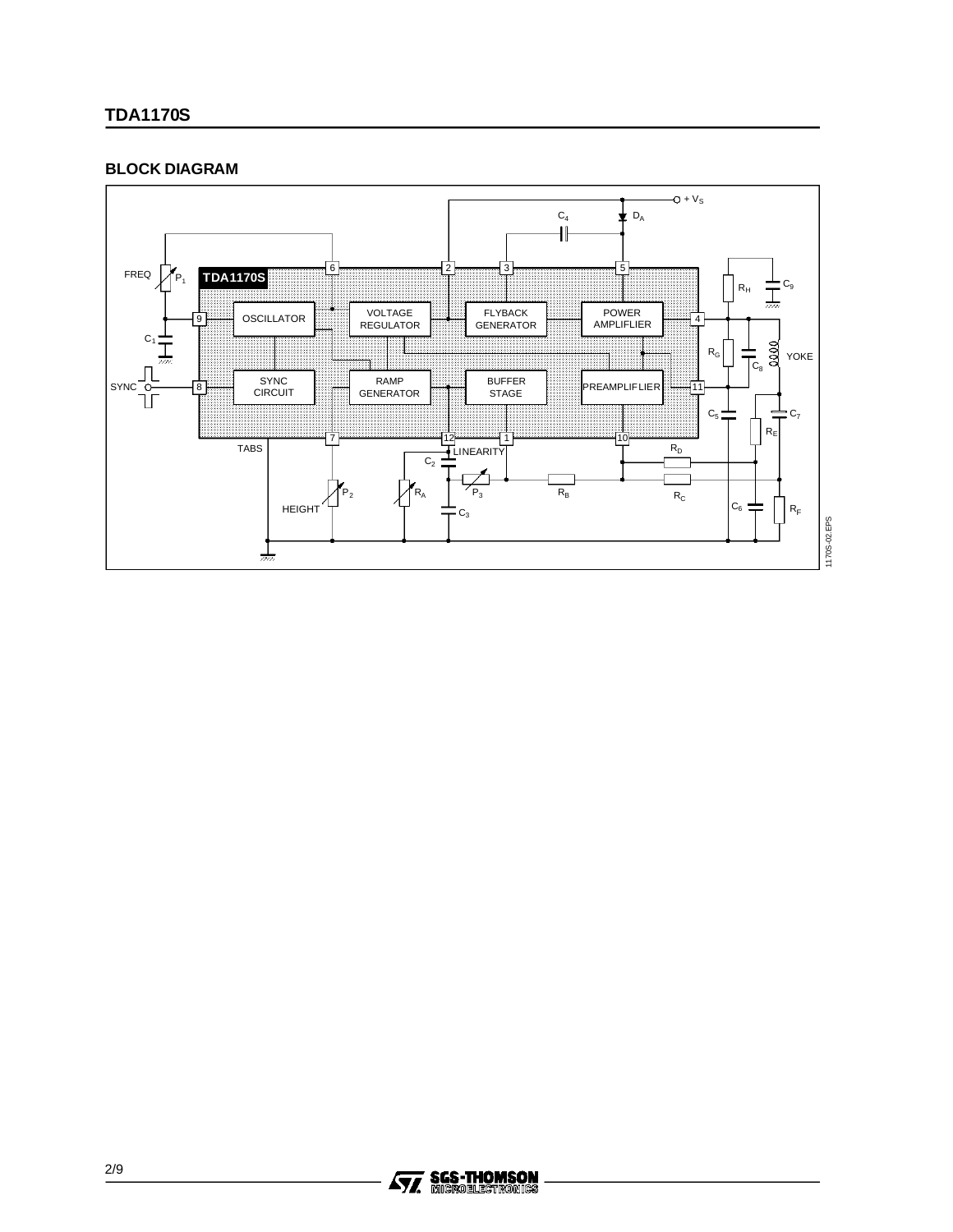#### **SCHEMATIC DIAGRAM**



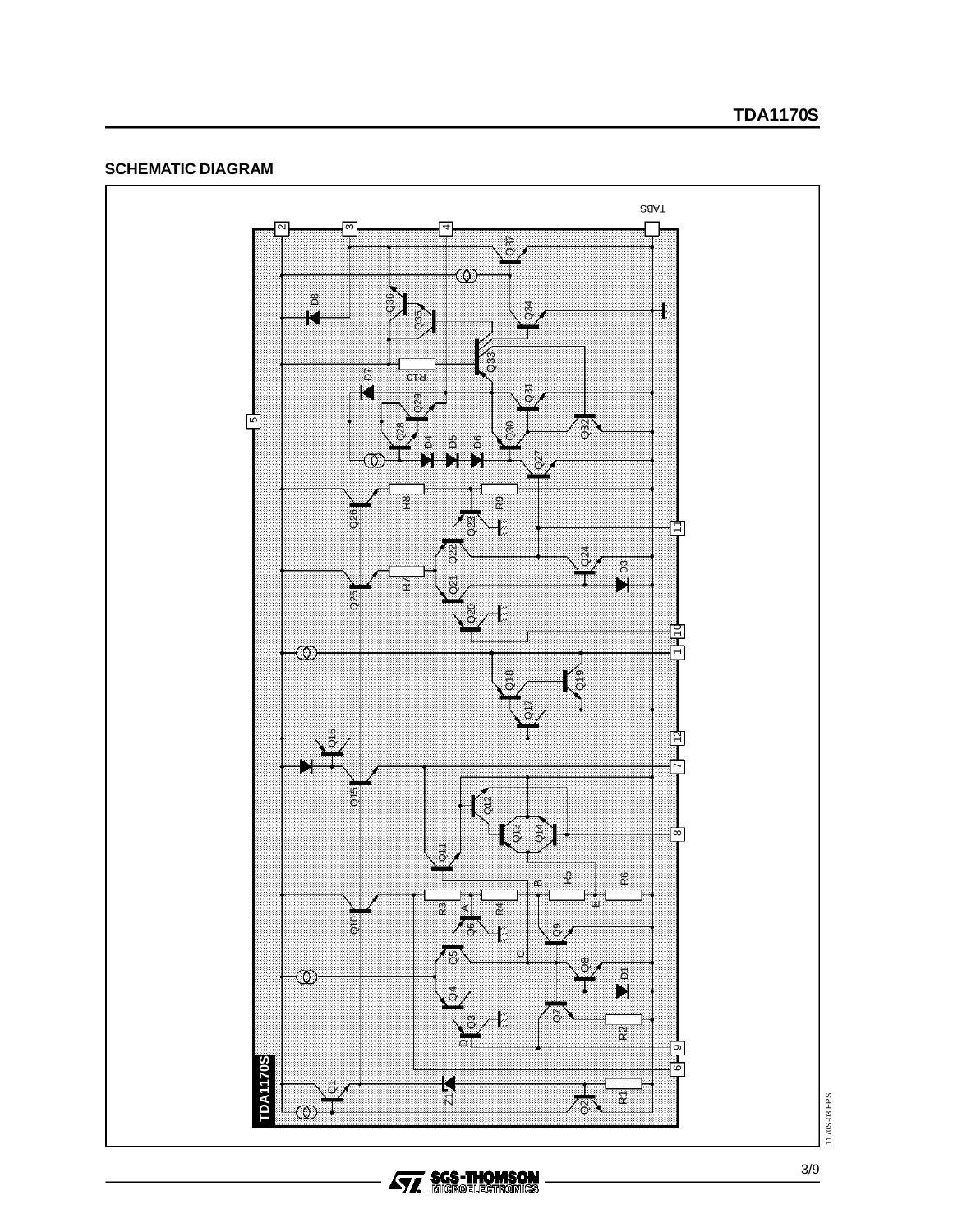#### **ABSOLUTE MAXIMUM RATINGS**

| Symbol                         | <b>Parameter</b>                                                                                        | Value           | Unit         |
|--------------------------------|---------------------------------------------------------------------------------------------------------|-----------------|--------------|
| Vs                             | Supply Voltage at Pin 2                                                                                 | 35              | V            |
| $V_4, V_5$                     | <b>Flyback Peak Voltage</b>                                                                             | 60              | V            |
| $V_{10}$                       | Power Amplifier Input Voltage                                                                           | $+10$<br>$-0.5$ |              |
| $\mathsf{I}_0$                 | Output Peak Current (non repetitive) at t = 2msec                                                       | 2               | A            |
| $\mathsf{I}_{\Omega}$          | Output Peak Current at $f = 50$ Hz $t \le 10$ usec                                                      | 2.5             | A            |
| $\mathsf{I}_\mathsf{O}$        | Output Peak Current at f = 50Hz t > 10usec                                                              | 1.5             | A            |
| $\mathsf{I}_3$                 | Pin 3 DC Current at $V_4$ 2                                                                             | 100             | mA           |
| $\mathsf{I}_3$                 | Pin 3 Peak to Peak Flyback Current for $f = 50$ Hz, $t_{fiv} \le 1.5$ msec                              | 1.8             | A            |
| Iя                             | Pin 8 Current                                                                                           | ± 20            | mA           |
| $P_{\text{tot}}$               | Power Dissipation : at $T_{\text{tab}} = 90 \text{ }^{\circ}\text{C}$<br>at $T_{amb}$ = 80 $^{\circ}$ C | 5               | W<br>W       |
| $T_{\text{stg}}, T_{\text{i}}$ | Storage and Junction Temperature                                                                        | $-40, +150$     | $^{\circ}$ C |

#### **THERMAL DATA**

| Symbol         | <b>Parameter</b>                    | Value | Unit |      |
|----------------|-------------------------------------|-------|------|------|
| $R_{th}$ i–tab | Thermal Resistance Junction-tab     | Max   |      | °C/W |
| D<br>Kth i–amb | Thermal Resistance Junction-ambient | Max   | U    | °C/W |

(°) Obtained with tabs soldered to printed circuit with minimized copper area.

#### **ELECTRICAL CHARACTERISTICS**

(refer to the test circuits,  $V_S = 35V$ ,  $T_{amb} = 25^{\circ}C$ , unless otherwise specified) DC CHARACTERISTICS

| Symbol                                                                         | <b>Parameter</b>                               | <b>Test Conditions</b><br>Min.                     |      | Typ.           | Max.           | Unit             | Fig.                             |
|--------------------------------------------------------------------------------|------------------------------------------------|----------------------------------------------------|------|----------------|----------------|------------------|----------------------------------|
| $\mathsf{I}_2$                                                                 | <b>Pin 2 Quiescent Current</b>                 | $I_3 = 0$                                          |      | $\overline{7}$ | 14             | mA               | 1 <sub>b</sub>                   |
| I <sub>5</sub>                                                                 | <b>Pin 5 Quiescent Current</b><br>$I_4 = 0$    |                                                    |      | 8              | 15             | mA               | 1 <sub>b</sub>                   |
| $ \mathsf{I}_{9}$                                                              | Oscillator Bias Current                        | $V_9 = 1V$                                         |      | 0.1            | 1              | μA               | 1a                               |
| $- I_{10}$                                                                     | Amplifier Input Bias Current                   | $V_{10} = 1V$                                      |      | 0.1            | 1              | μA               | 1 <sub>b</sub>                   |
| $-1_{12}$                                                                      | Ramp Generator Bias Current                    | $V_{12} = 0$                                       |      | 0.02           | 0.3            | μA               | 1a                               |
| $-1_{12}$                                                                      | Ramp Generator Current                         | $I_7 = 20 \mu A$ , $V_{12} = 0$                    | 19   | 20             | 24             | μA               | 1 <sub>b</sub>                   |
| $\Delta$ 12<br>$I_{12}$                                                        | Ramp Generator Non-linearity                   | $\Delta V_{12} = 0$ to 12V, $I_7 =$<br>$20\mu A$   |      | 0.2            | 1              | $\%$             | 1 <sub>b</sub>                   |
| $V_{\text{s}}$                                                                 | Supply Voltage Range                           |                                                    | 10   |                | 35             | $\vee$           | $\overline{\phantom{0}}$         |
| V <sub>1</sub>                                                                 | Pin 1 Saturation Voltage to Ground             | $I_1 = 1$ mA                                       |      | 1              | 1.4            | $\vee$           | $\equiv$                         |
| $V_3$                                                                          | Pin 3 Saturation Voltage to Ground             | $I_3 = 10 \text{ mA}$                              |      | 1.7            | 2.6            | $\vee$           | 1a                               |
| V <sub>4</sub>                                                                 | Quiescent Output Voltage                       | $VS = 10V$<br>$R1 = 10k\Omega$ , $R2 = 10k\Omega$  | 4.1  | 4.4            | 4.75           | $\vee$           | 1a                               |
|                                                                                |                                                | $V_s = 35V$<br>$R1 = 30k\Omega$ , $R2 = 10k\Omega$ | 8.3  | 8.8            | 9.45           | $\vee$           | 1a                               |
| $V_{4L}$                                                                       | Output Saturation Voltage to Ground            | $- I_4 = 0.1A$<br>$- I_4 = 0.8A$                   |      | 0.9<br>1.9     | 1.2<br>2.3     | $\vee$<br>V      | 1 <sub>c</sub><br>1c             |
| $V_{4H}$                                                                       | Output Saturation Voltage to Supply            | $I_4 = 0.1A$<br>$I_4 = 0.8A$                       |      | 1.4<br>2.8     | 2.1<br>3.2     | $\vee$<br>$\vee$ | 1 <sub>d</sub><br>1 <sub>d</sub> |
| $V_6$                                                                          | Regulated Voltage at Pin 6                     |                                                    | 6.1  | 6.5            | 6.9            | $\vee$           | 1 <sub>b</sub>                   |
| V <sub>7</sub>                                                                 | Regulated Voltage at Pin 7                     | $I_7 = 20 \mu A$                                   | 6.2  | 6.6            | $\overline{7}$ | $\vee$           | 1 <sub>b</sub>                   |
| $\Delta V_6$ $\Delta V_7$<br>$\overline{\Delta V_S}$ ' $\overline{\Delta V_S}$ | Regulated Voltage Drift with Supply<br>Voltage | $\Delta V$ s = 10 to 35V                           |      | 1              |                | mV/V             | 1 <sub>b</sub>                   |
| $V_{10}$                                                                       | Amplifier Input Reference Voltage              |                                                    | 2.07 | 2.2            | 2.3            | $\vee$           | $\equiv$                         |
| R <sub>8</sub>                                                                 | Pin 8 Input Resistance                         | $V_8 \leq 0.4V$                                    | 1    |                |                | $M\Omega$        | 1a                               |

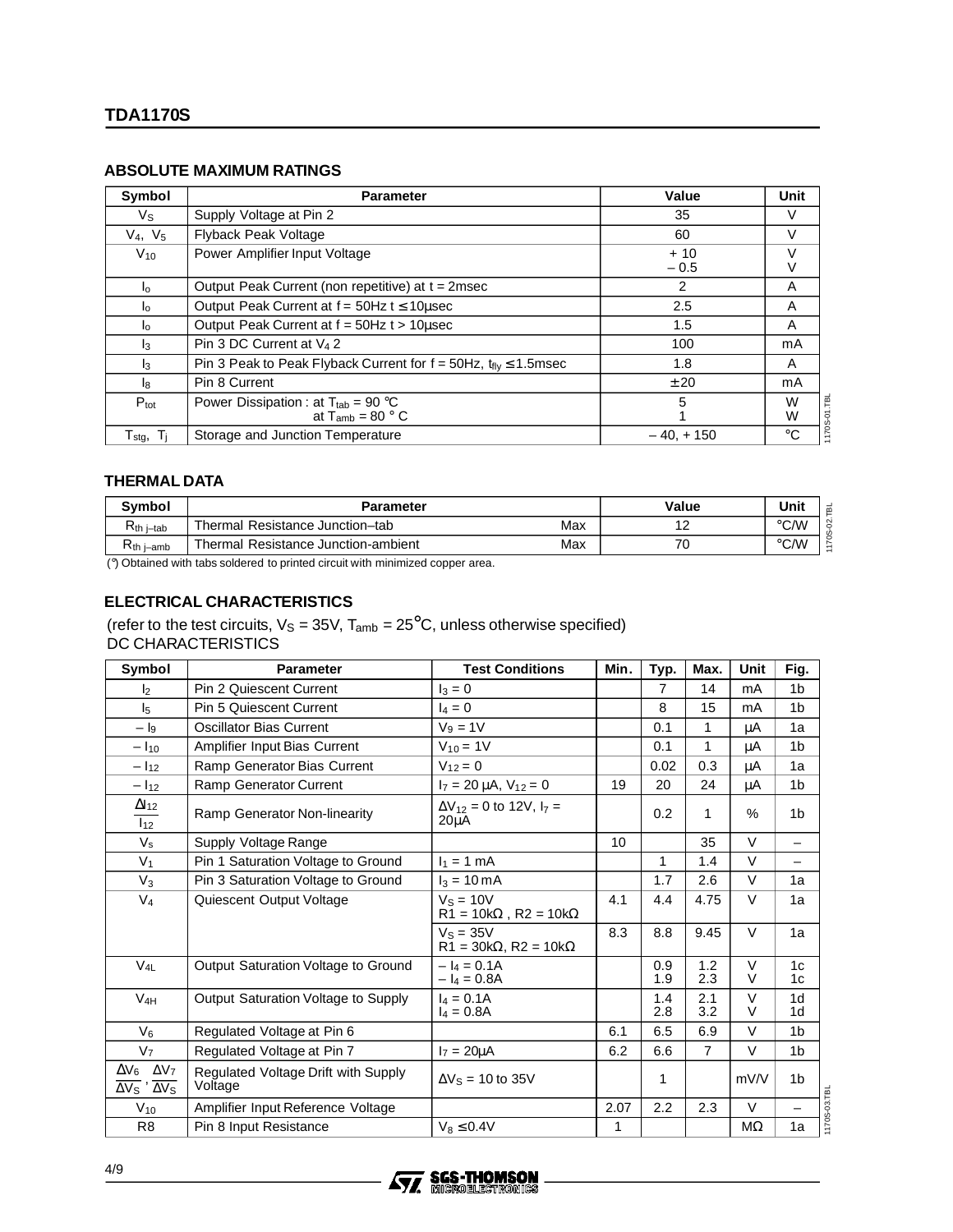### **Figure 1 :** DC Test Circuit



Figure 1a









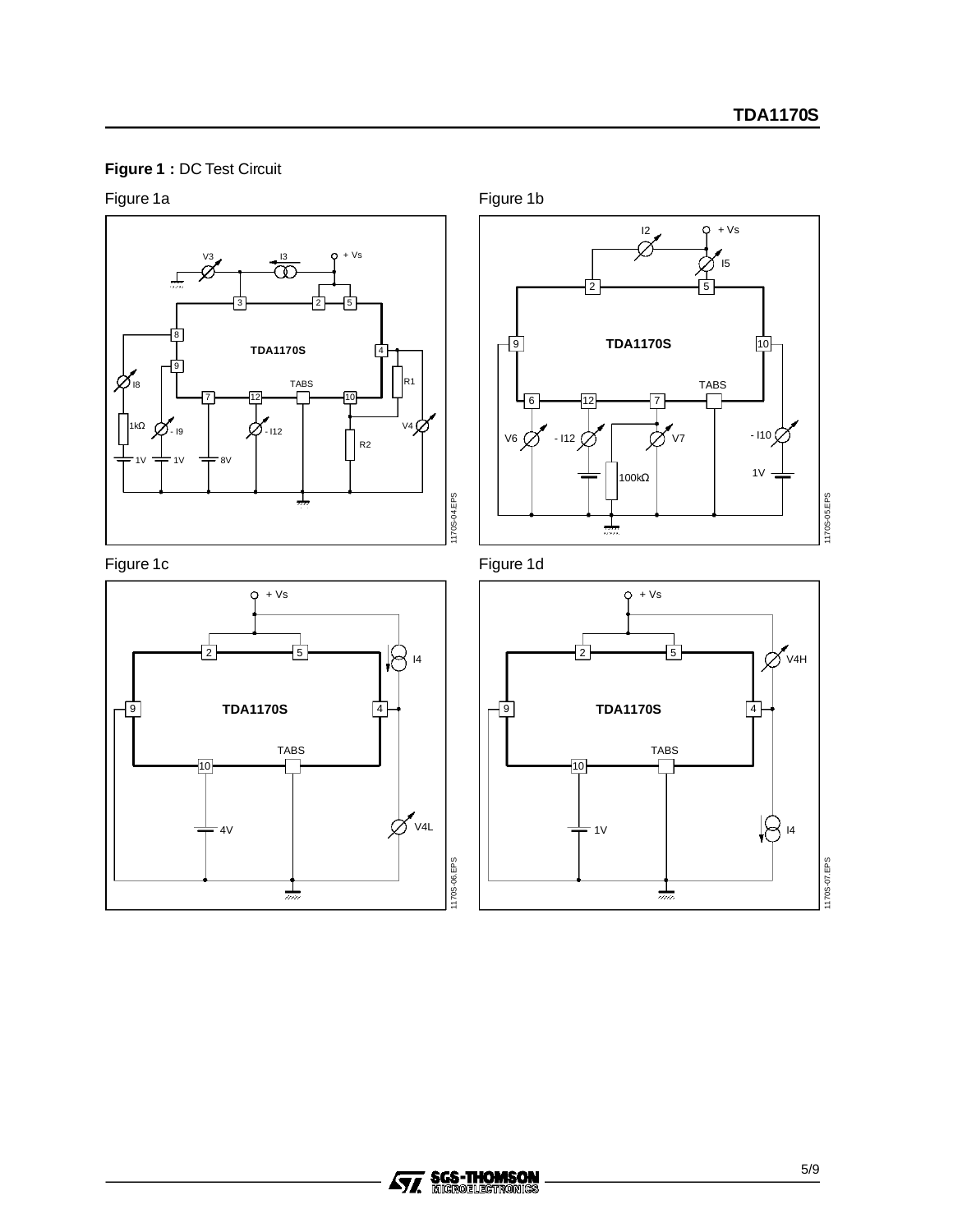#### **ELECTRICAL CHARACTERISTICS**

(refer to the test circuit,  $V_S = 25V$ ; f = 50Hz;  $T_{amb} = 25^{\circ}C$ , unless otherwise specified) AC CHARACTERISTICS

| Symbol                                  | <b>Parameter</b>                            | <b>Test Conditions</b>                                                               | Min. | Typ.         | Max. | Unit                |              |
|-----------------------------------------|---------------------------------------------|--------------------------------------------------------------------------------------|------|--------------|------|---------------------|--------------|
| $I_{\rm S}$                             | <b>Supply Current</b>                       | $I_v = 1$ App                                                                        |      | 140          |      | mA                  |              |
| l8                                      | Sync. Input Current (positive or negative)  |                                                                                      | 500  |              |      | μA                  |              |
| V4                                      | <b>Flyback Voltage</b>                      | $I_v = 1$ App                                                                        |      | 51           |      | $\vee$              |              |
| $V_9$                                   | Peak to Peak Oscillator Sawtooth<br>Voltage |                                                                                      |      | 2.4          |      | $\vee$              |              |
| $t_{\text{fly}}$                        | <b>Flyback Time</b>                         | $I_v = 1$ App                                                                        |      | 0.7          |      | ms                  |              |
| $f_0$                                   | Free Running Frequency                      | $(P_1 + R_1) = 300k\Omega$ , C2 = 0.1 µF<br>$(P_1 + R_1) = 260k\Omega$ , C2 = 0.1 µF |      | 42.2<br>48.5 |      | Hz<br>Hz            |              |
| $\Delta f$                              | <b>Synchronization Range</b>                | $I_8 = 0.5mA$                                                                        | 14   |              |      | Hz                  |              |
| Δf<br>$\overline{\Delta V_S}$           | Frequency Drift with Supply Voltage         | $V_s = 10$ to 35V                                                                    |      | 0.005        |      | Hz/V                |              |
| $\Delta f$<br>$\Delta$ T <sub>tab</sub> | Frequency Drift with Tab Temperature        | $T_{\text{tab}} = 40$ to 120 °C                                                      |      | 0.01         |      | $Hz$ <sup>o</sup> C | 1170S-04.TBL |

**Figure 2 :** AC Test Circuit



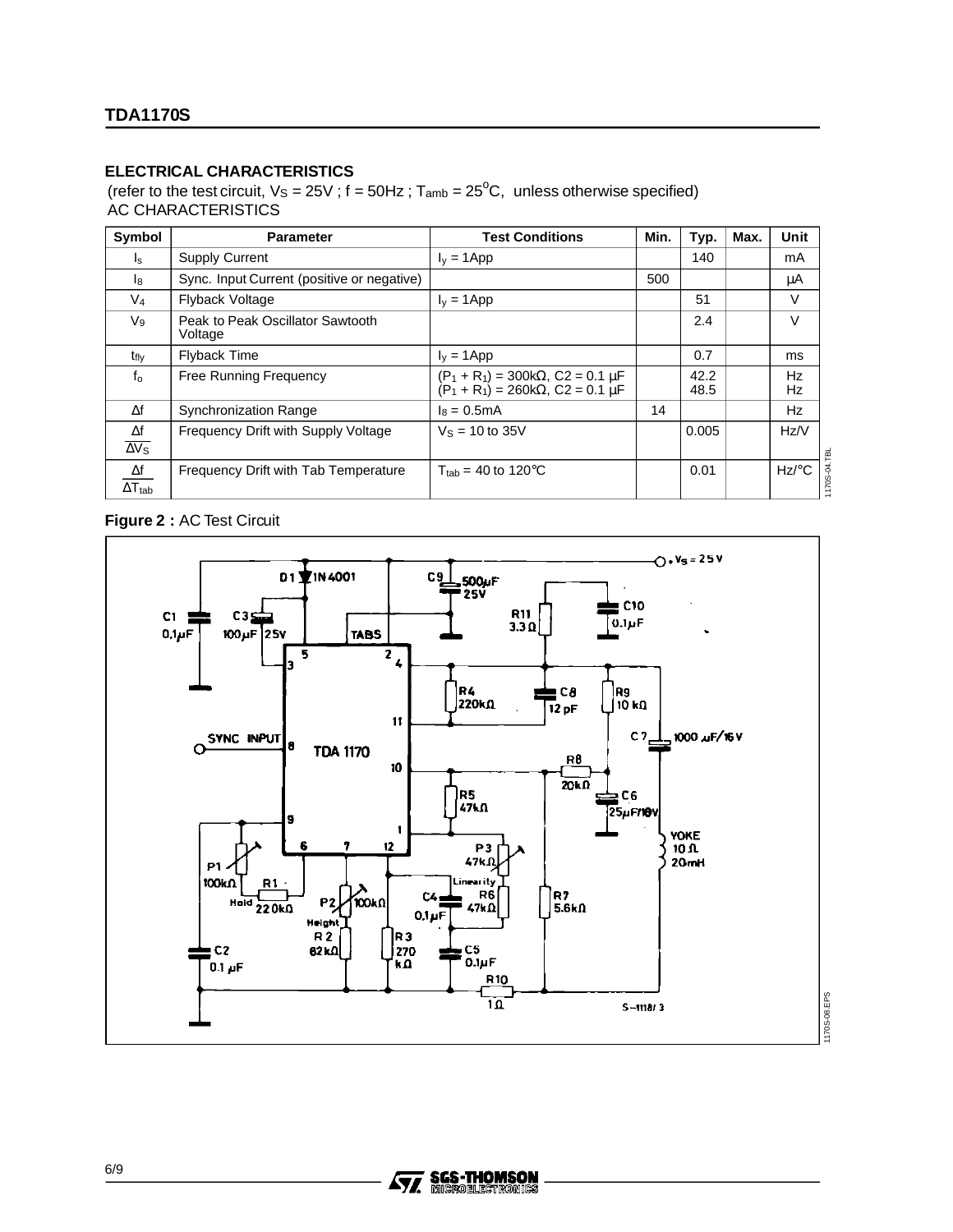

**Figure 3 :** Typical Application Circuit for Large Screen B/W TV SET (RY = 10Ω, LY = 20mH, IY = 1APP)

#### **TYPICAL PERFORMANCE**

| Symbol                 | <b>Parameter</b>                        | Value | Unit |
|------------------------|-----------------------------------------|-------|------|
| $V_{\text{S}}$         | <b>Operating Supply Voltage</b>         | 22    |      |
| I <sub>S</sub>         | <b>Supply Current</b>                   | 145   | mA   |
| t <sub>fly</sub>       | Flyback Time                            | 0.7   | ms   |
| $P_{\text{tot}}$       | <b>Power Dissipation</b>                | 2.3   | W    |
| $\mathsf{I}\mathsf{v}$ | Maximum Scanning Current (peak to peak) | 1.2   |      |

For safe working up to  $T_{amb} = 60^{\circ}$ C a heatsink of  $R_{th} = 14^{\circ}$ C/W is required.

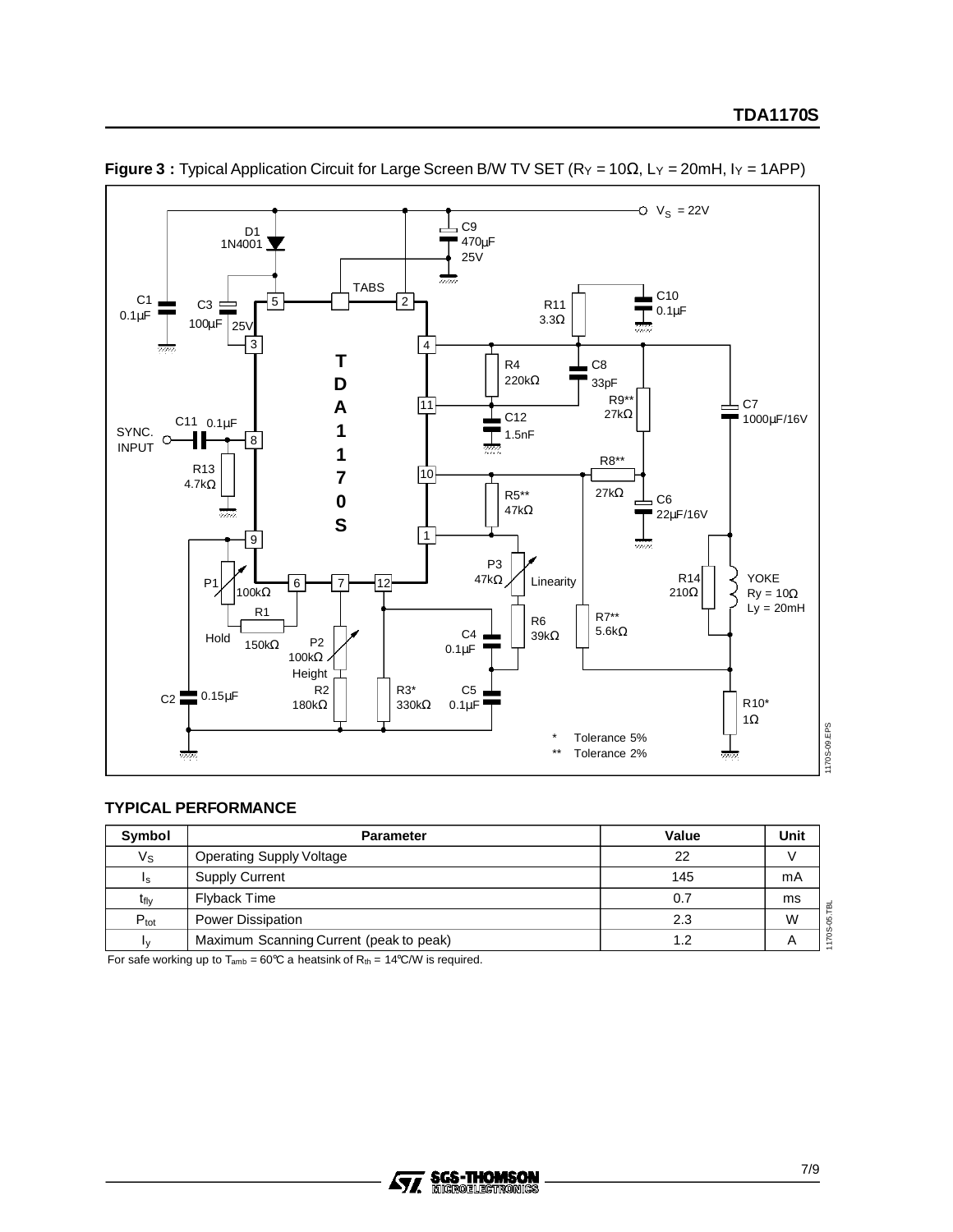#### **MOUNTING INSTRUCTION**

The junction to ambient thermal resistance of the TDA 1170S can be reduced by soldering the tabs to a suitable copperarea of the printed circuit board (fig. 4) or to an external heatsink (fig. 5).

**Figure 4** : Example of P.C Board Copper Are is Used as Heatsink







The diagram of fig. 6 shows the maximum dissipable power  $P_{tot}$  and the  $R_{th}$  j-amb as a function of the side "s" of two equal square copper areas having a thickness of  $35 \mu$  (1.4 mil).





**Figure 7** : Maximum Allowable Power Dissipation versus Ambient **Temperature** 



170S-13.EPS 1170S-13.EPS

1170S-12.EPS

170S-12.EPS